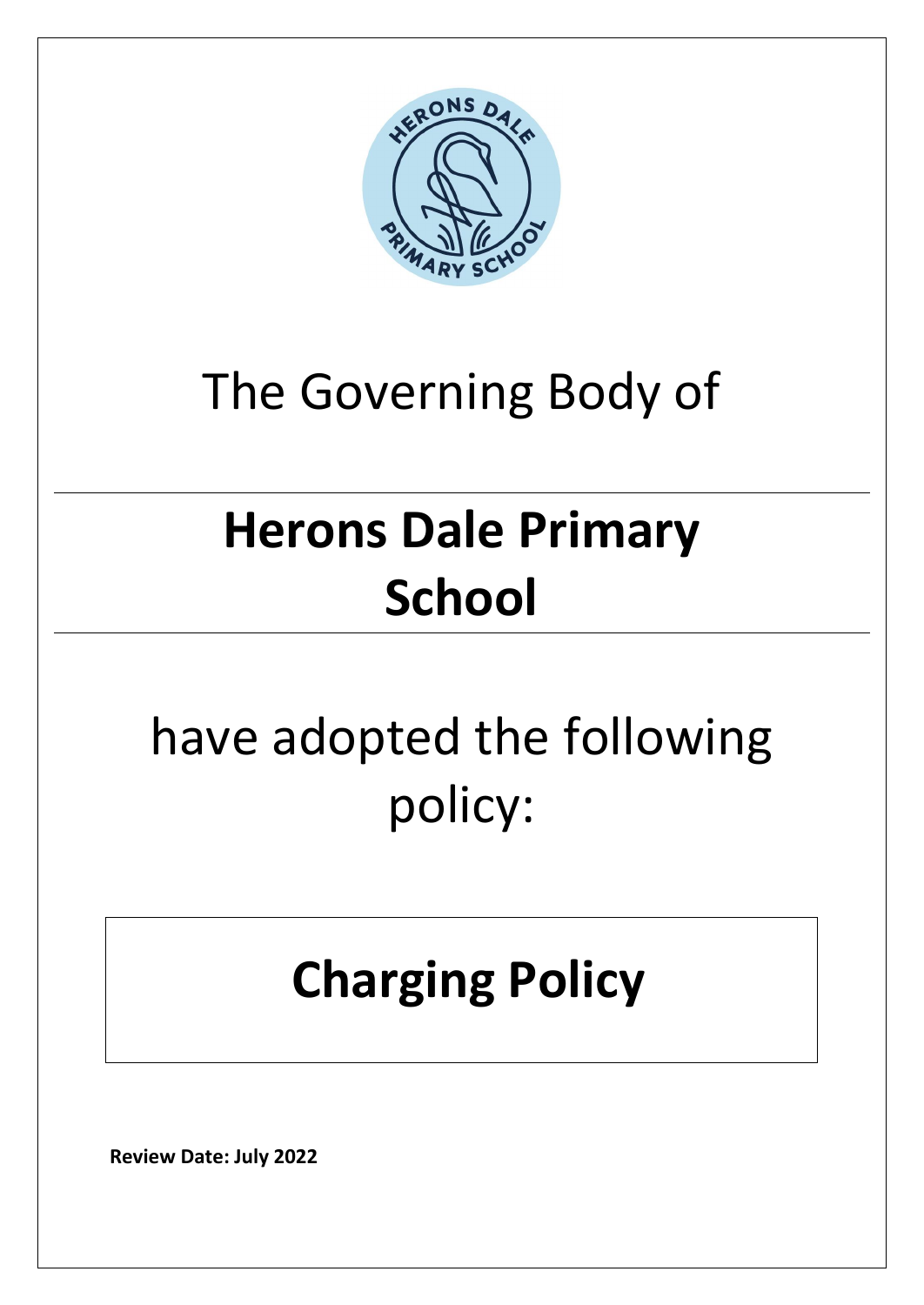### **Charging Policy**

#### **Introduction**

All education during school hours is free. We do not charge for any activity undertaken as part of the National Curriculum with the exception of individual or group music tuition. However, occasionally Herons Dale School may request a voluntary donation for particular activities.

#### **Voluntary contributions**

When organising school trips or visits which enrich the curriculum and educational experience of the children, the school invites parents to contribute to the cost of the trip. All contributions are voluntary. If we do not receive sufficient voluntary contributions, we may cancel a trip. If a trip goes ahead, it may include children whose parents have not paid any contribution. We do not treat these children differently from any others.

If a parent wishes their child to take part in a school trip or event, but is unwilling or unable to make a voluntary contribution, we do allow the child to participate fully in the trip or activity. Sometimes the school pays additional costs in order to support the visit. Parents have a right to know how each trip is funded. The school provides this information on request.

The following is a list of additional activities organized by the school, which require voluntary contributions from parents. These activities are known as 'optional extras'. This list is not exhaustive:

- visits to museums;
- sporting activities which require transport expenses;
- outdoor adventure activities;
- visits to the theatre;
- school trips abroad;
- musical events.

Herons Dale School follows the West Sussex policy for charging for school activities that mirrors the information given in the Department for Education's advice document published in November 2013 (https://www.education.gov.uk/aboutdfe/advice/f00213976/school-charging ).

All letters regarding contributions for school activities will make it clear that these are voluntary, and that children of parents who do not contribute will not be treated differently. If any parents have any financial difficulty (no child will be prevented from taking part) they will be invited to talk to the headteacher who will come to an agreed arrangement.

#### **Outside School Hours**

An activity is deemed to take place out of school hours if 50% or more of the whole time spent on the activity occurs out of school hours. In this case, and for a residential trip, this will be considered as an 'optional extra' and a charge will be levied which includes an appropriate element for travel costs, board and lodging costs, materials and other equipment, non teaching costs and teaching staff costs. This charge will not exceed the actual cost of the provision. Parents in receipt of the allowances identified above have the same entitlements.

#### **Residential visits**

If the school organises a residential visit in school time or mainly school time, which is to provide education directly related to the National Curriculum, we do not make any charge for the education or travel expenses. However, we do make a charge to cover the costs of board and lodging. Parents who receive state benefits are exempt from payment.

#### **Music tuition**

All children study music as part of the normal school curriculum. We do not charge for this.

There is a charge for individual or group music tuition if this is not part of the National Curriculum. The peripatetic music teachers teach individual or small group lessons. We may make a charge for these lessons. Parents in receipt of state benefits are exempt from payment.

#### **Swimming and Cooking**

The school organises swimming lessons for all children. These take place in school time and are part of the National Curriculum. We ask for a voluntary contribution for this activity. We inform parents when these lessons are to take place, and we ask parents for their written permission for their child to take part in swimming lessons.